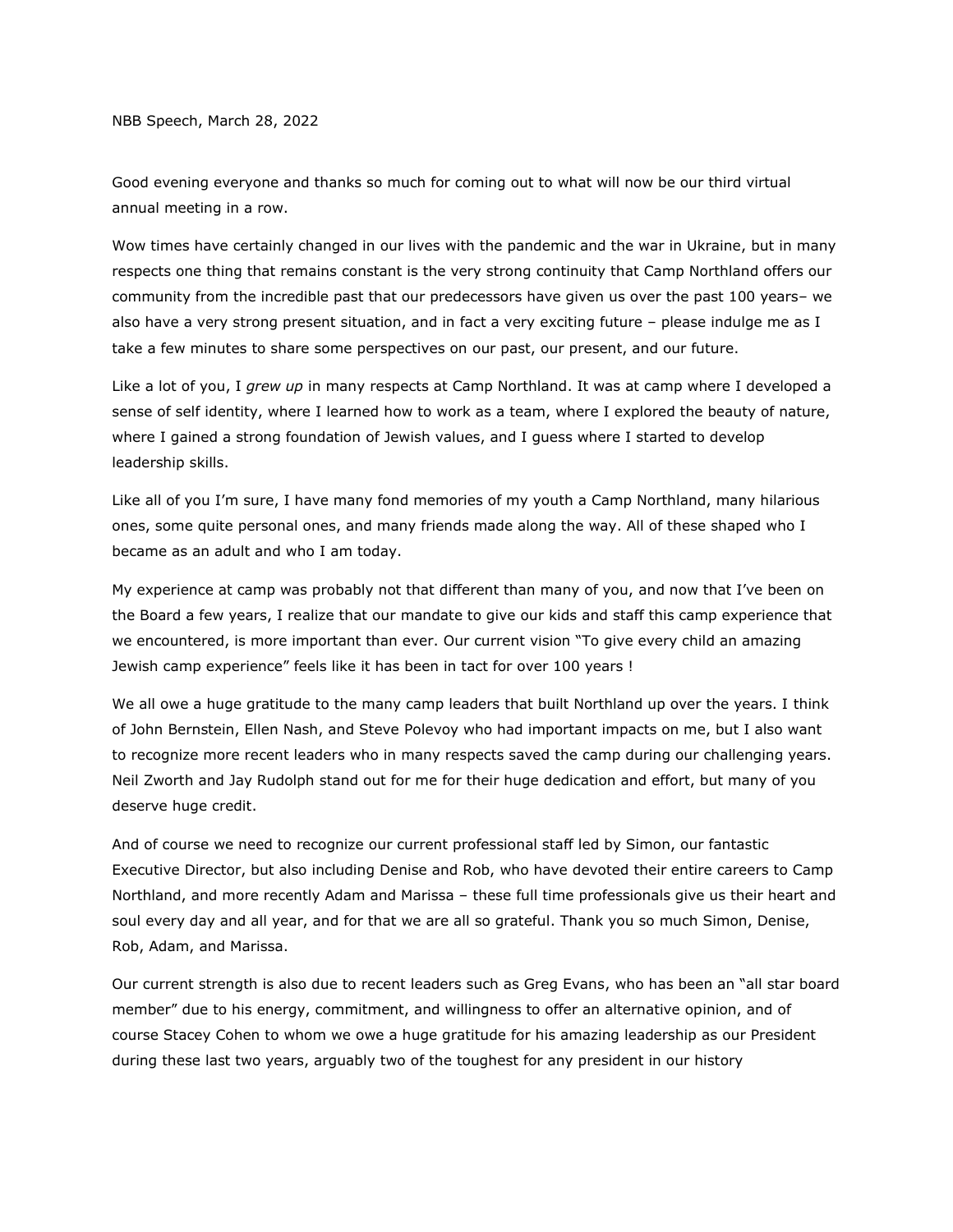I believe that as a result of these leaders and many of you, camp is now at a cross roads, where we have a great foundation to build upon. Our tough times are behind us and we have a very solid footing on Moose Lake and here amongst all of you. Heading into this summer, we have a full camp with a waiting list, a solid reputation in our communities, a heathy financial situation, but as our recent SWOT analysis showed, some real challenges that require focus.

Going forward we have a new strategy that many of you contributed to, and I'm very excited about the seven areas we've decided to focus on. It's very intentional that the word *Grow* is the first word of the first strategy. We're not necessarily talking about Growth in number of campers, but growth in the quality of our camp in terms of programming, culture, staff experience, professional capacity, and of course infrastructure such as buildings, health care, and food and catering.

Though I have to say Simon, I still don't understand why some people complain about the food at camp. When I was a kid, I thought it was amazing !! I mean every single meal. It wasn't until I was about 23 that I realized that the reason I loved camp food so much was that my own mom's cooking was so bland !!! We always had lots of food on the table don't get me wrong, it just wasn't as tasty as camp food every summer. Funny isn't it how camp gives you interesting perspectives on life. By the way my mom had many other amazing qualities. Just saying.

I need to add that other areas of camp give me very fond memories. The Health Centre in particular, where my late wife Andrea and my brother Jim each spent several summer weeks over 20 years as the camp doctor, and where I had the pleasure of witnessing the incredible passion and commitment from our amazing nurses such as Catherine Mayers and Dianne (Dragon Lady as many of you would remember her). And I'm very proud that our current Health Centre is named after my dear sister Judi Kauffman, who was a nurse herself and embodied so many of the values our camp stands for.

We as a Board play a pivotal role in this new Strategic Growth Plan. I know that Simon and his team will figure out the right pace and priority for the initiatives behind each of our seven strategies. And I have 100% confidence that Simon will guide us in the right implementation plan and tell us where he needs our assistance

One item we need to figure out is our renewed vision. I really like our current vision "To give every child an amazing Jewish camp experience", but I also love some of the ideas that have recently been put forward, not least of which are two suggestions from our amazing alumni Darren Rabie. One of his ideas is "Building the next Generation of Jewish Leaders" and another is "getting Jewish youth ready for life".

We need lots of input like this and in many other ways from our alumni and board members. I'm so pleased with the growing diversity of the Board in terms of gender and age and know we'll have some amazing discussions and action-oriented initiatives. I'm particularly looking forward to working with our new Board members Esther, Jodi, and Jen.